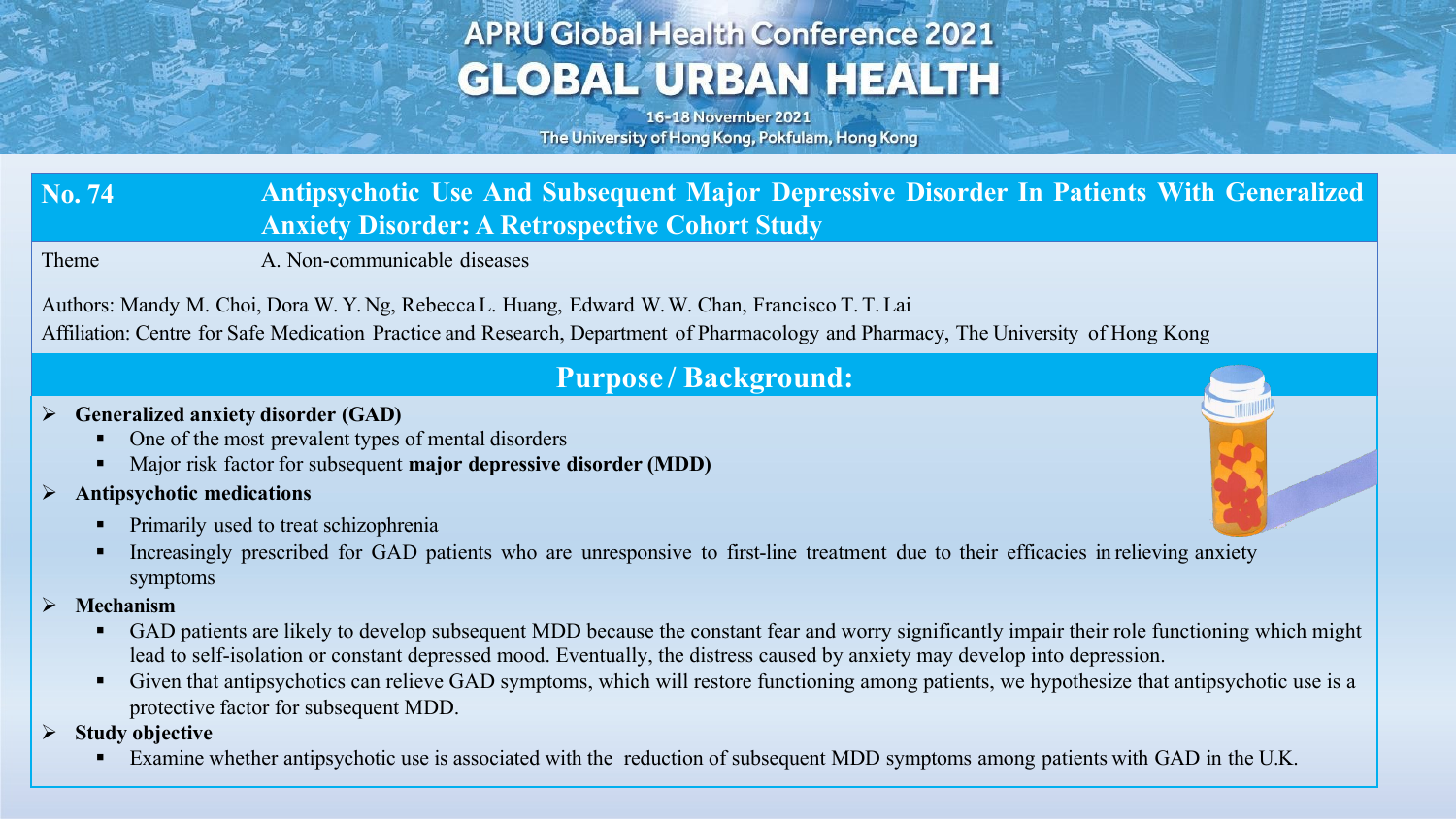# **APRU Global Health Conference 2021 GLOBAL URBAN HEALTH**

16-18 November 2021 The University of Hong Kong, Pokfulam, Hong Kong

Age Stations

| No. 74                       | Antipsychotic Use And Subsequent Major Depressive Disorder In Patients With Generalized                                                                                                                                                                                                                                                                                                                                                                                                                                                                       |
|------------------------------|---------------------------------------------------------------------------------------------------------------------------------------------------------------------------------------------------------------------------------------------------------------------------------------------------------------------------------------------------------------------------------------------------------------------------------------------------------------------------------------------------------------------------------------------------------------|
|                              | <b>Anxiety Disorder: A Retrospective Cohort Study</b>                                                                                                                                                                                                                                                                                                                                                                                                                                                                                                         |
|                              |                                                                                                                                                                                                                                                                                                                                                                                                                                                                                                                                                               |
| <b>Methods:</b>              |                                                                                                                                                                                                                                                                                                                                                                                                                                                                                                                                                               |
| <b>Design</b>                | Population-based retrospective cohort design                                                                                                                                                                                                                                                                                                                                                                                                                                                                                                                  |
| Data source                  | The Health Improvement Network (THIN) database:                                                                                                                                                                                                                                                                                                                                                                                                                                                                                                               |
|                              | contains electronic medical records from over 700 general practitioners (GPs) across the United Kingdom (UK), with good<br>representativeness of the UK population regarding demographic structure and chronic disease prevalence                                                                                                                                                                                                                                                                                                                             |
| <b>Cohort selection</b>      | The study cohort consists of all patients who received a GAD diagnosis in the database between 2009 to 2012. Patients with history<br>of MDD will be excluded from the cohort.                                                                                                                                                                                                                                                                                                                                                                                |
| <b>Exposure</b>              | Antipsychotic use: any antipsychotic medicine prescriptions listed by the U.K. government in 2005, within 12 months after GAD<br>diagnosis. The date of the earliest antipsychotic prescription within the designated period was considered as baseline                                                                                                                                                                                                                                                                                                       |
| <b>Outcome</b>               | Time to the first observed MDD diagnosis, death, or end of the observation period, whichever the earliest                                                                                                                                                                                                                                                                                                                                                                                                                                                     |
| <b>Potential confounders</b> | Age, sex, schizophrenia, bipolar disorder, and dementia                                                                                                                                                                                                                                                                                                                                                                                                                                                                                                       |
| <b>Statistical analysis</b>  | Propensity score matching:<br>based on birth year, sex, schizophrenia, bipolar disorder, and dementia, with standardized mean differences of > 0.1 considered an<br>indication of imbalance<br>Cox proportional-hazards model:<br>examine the hazard ratios of newly developed MDD within the follow-up period between patients who were prescribed with<br>antipsychotics and patients who were not<br>Sensitivity analysis:<br>leave-one-out approach to replicate the main analysis multiple times in each of which removing one type of the antipsychotic |
|                              | medication in the definition of antipsychotic use.                                                                                                                                                                                                                                                                                                                                                                                                                                                                                                            |